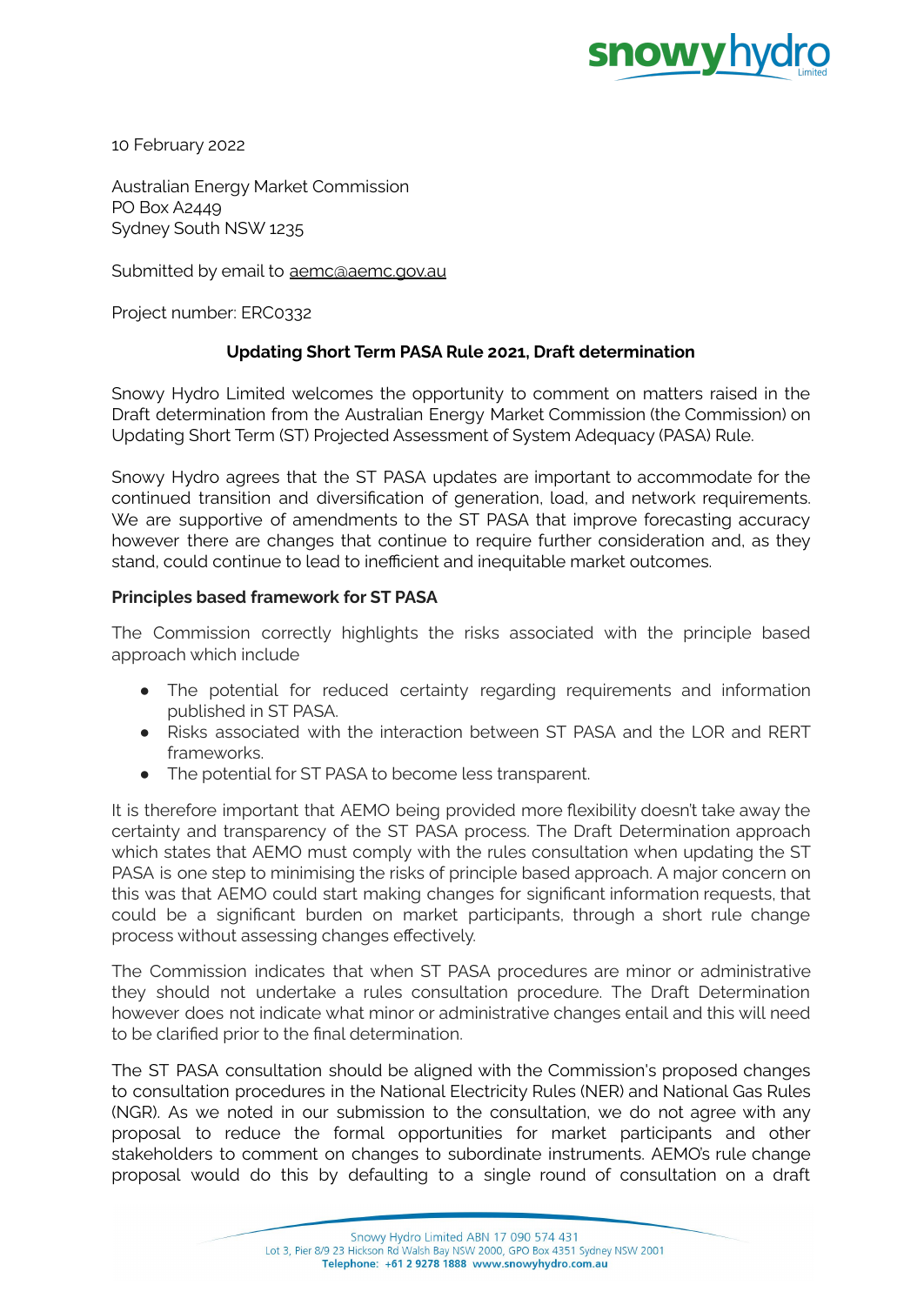instrument, except in very specific circumstances. Furthermore, we do not support changes that grant considerable discretion to regulatory authorities about the process they must follow when progressing regulatory initiatives. Snowy Hydro's preference is that there should be a two stage consultation process in the vast majority of instances, and it should remain the default.

# **Generators required to provide more unit information**

Snowy Hydro continues to highlight that providing more information on individual scheduled generators needs to strike the right balance with market participants providing more information and an understanding of the uncertainties they are faced with in the market.

The Commission's draft decision that AEMO must publish the available capacity and PASA availability of individual scheduled plant and wholesale demand response units is considered on benefits outweighing the costs and risks. The benefits and costs assessment by the Commission makes no mention of the inadequate transparency requirements for non-scheduled customers, who are not required to notify the market of their intentions. The proposal is risking not solving the problem posed by AEMO, but rather seeking more information from (the already transparent) generators.

Sudden changes in demand, even for scheduled load, can destablise the grid, as occurs when aluminum potlines are turned off in response to market volatility. AEMO will need to be more active in the market to accommodate inflexible generation and / or unpredictable demand response over which it has reduced visibility. Individual aggregators or larger customers who want to participate in wholesale and energy services markets are relatively small individually but their cumulative impact is significant. The Commission should not ignore the need for this data until it is too late and must not give certain technologies or sectors an unfair advantage.

### **Recall times**

Snowy Hydro does not believe the benefit in knowing the initial recall time for an outage, outweighs the associated costs with requiring participants to bid a changing recall time through each trading interval. This has not been demonstrated in the draft determination and the consultation paper.

There needs to be further consulting with participants to redefine the current 24-hour time frame. The Commission has not addressed the costs associated with requiring participants to bid a changing recall time through each trading interval. By removing the specification of a 24-hour recall period there will be a significant compliance burden imposed onto market participants to meet the new standard.

As the recall time proposal stands it will only add to the confusion for participants, whilst also increasing the burden and reporting requirements. The costs to participants for these required changes to their bidding and outage management systems, coming at a time after significant and costly changes have occurred due to 5MS in the NEM.

### **PASA Availability and Recall Time**

With AEMO seeking to gather recall information for each interval over the corresponding PASA Availability period, AEMO should remove the need to report to the Generator recall portal as this will avoid the duplication of work. There is no need to keep the ability for participants to keep two tranches of recall and capacity and associated recall time.